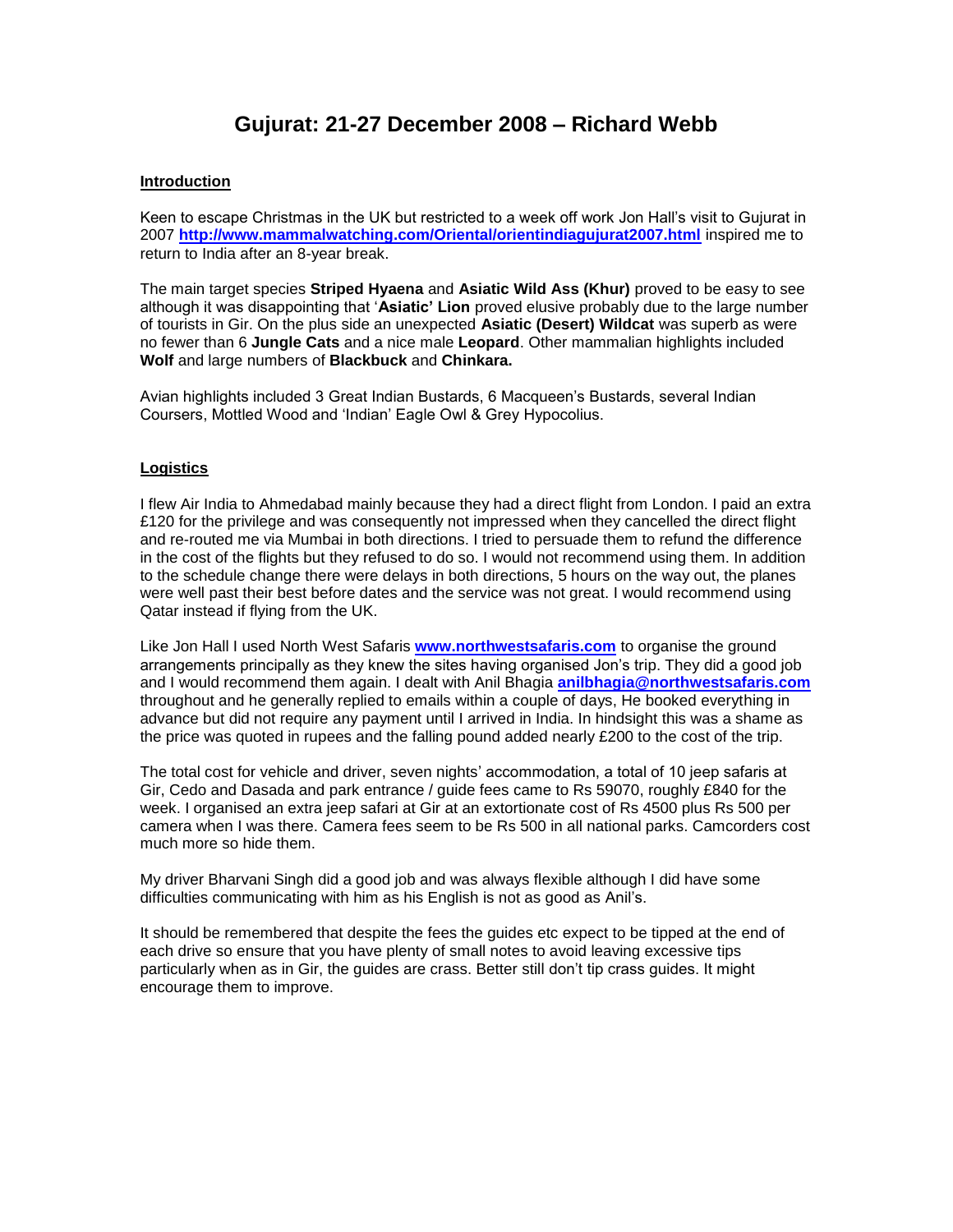## **The sites**

#### **Velavadar**

Blackbuck National Park is only a couple of hours from Ahmedabad and as the name suggests was set up to preserve the large population of **Blackbuck** that occur there.

However it is also getting a reputation as perhaps 'the' place to see **Striped Hyaena** and certainly lived up to that reputation during my visit. Although I had less than a day in the park thanks to the delayed Air India flight I saw the hyaena without too much difficulty in the evening when an adult returned to its den.

The den was only 20 metres or so off of one of the tracks. From the reception go through the gate on the same side of the road and then immediately turn right on the track that runs parallel to the main road. After a few hundred metres the track bears left and then splits into two. Take the right hand fork and the den is on the right hand side about 75 metres down this track. It's best just to stay on the road and watch from there. The adult was totally unconcerned by our presence.

As expected the park also held large numbers of **Blackbuck** and **Nilgai** and I also saw three groups of **Wild Boar.** The park is also well-known for **Wolves** which are often seen from the numerous watch towers and **Jungle Cat** but we did not see either although we did have a **Jungle Cat** while spotlighting on the way back to our hotel in Bhavnagar.

The park is split into two sections on either side of the road and the area on the opposite side of the road to the reception has an excellent wetland full of birds. The park is also well-known among birders for its large harrier roost, large numbers of Common Cranes and the rare Stolizcka's Stonechat. Lesser Florican can also be seen here in summer.

We stayed about an hour away from Velavadar at the Narayani Heritage in Bhavnagar but in hindsight I would have preferred to have stayed at the chalets at the park itself as it would have enabled us to have an extra morning in the park.



## **Gir Forest**

Without question the most disappointing part of the trip. My opinion is undoubtedly tainted by my failure to see '**Asiatic' Lion**, a common occurrence judging from several trip reports I have seen, but I think the real problem was the timing. Christmas is not a great time to visit the park as there is still too much cover and more importantly too much disturbance. Even though, according to Gir Birding Lodge, there is an official limit of 30 jeeps each morning and evening my experience suggested that there were far more vehicles tearing around and that this did not help matters. Although there were a handful of lion sightings during my visit most consisted of one jeep having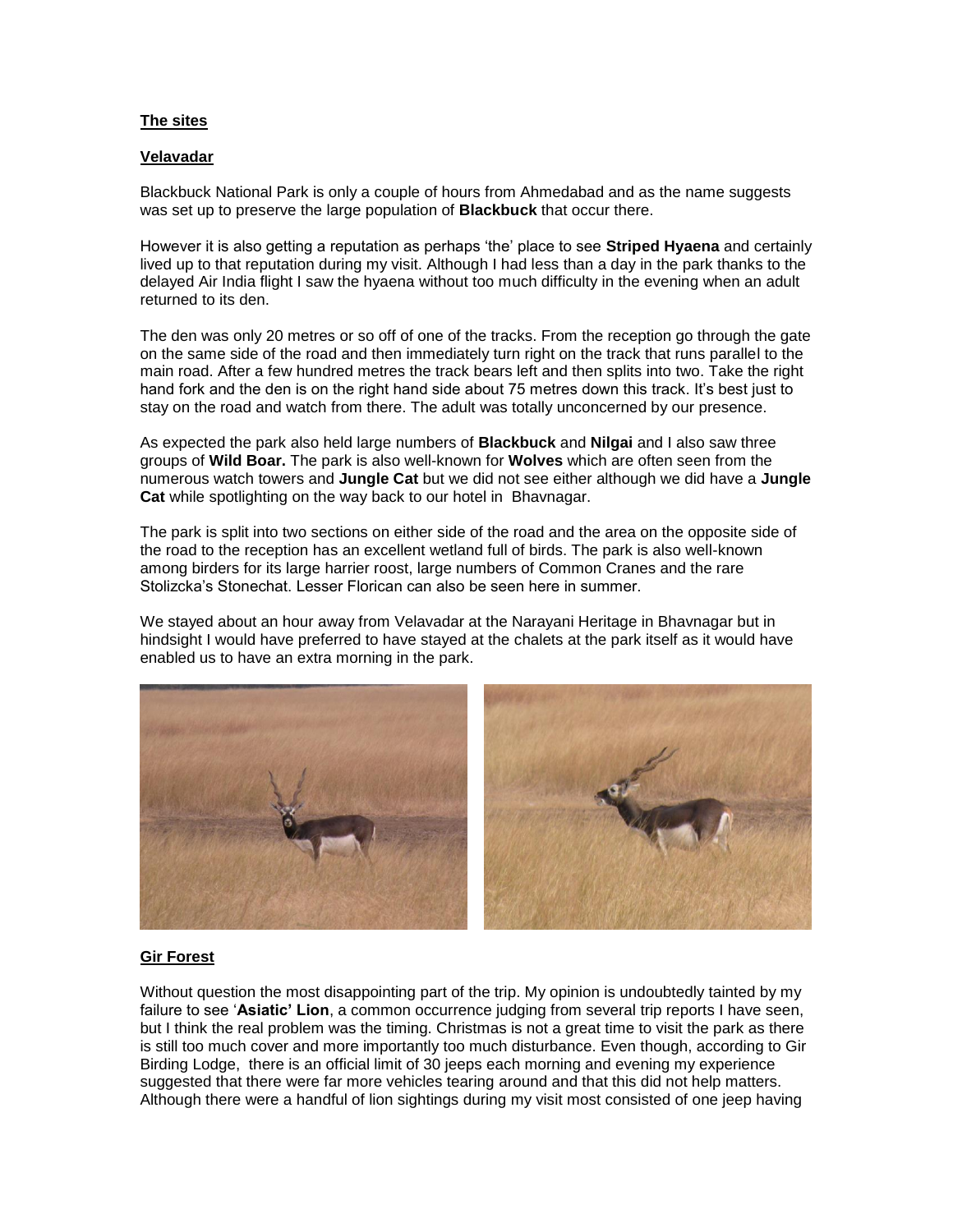fleeting glimpses of a lion crossing the road and by all accounts on at least two occasions only one of two jeeps in a convoy actually saw the lion. The park officials do try to maximise your chances by going off on foot to follow up sightings. If successful they then lead you on foot for close range views. However given the racket created by jeep loads of Indian tourists waiting for a lion to be found the chances of one hanging around are zilch.

To make things worse the compulsory guides are worse than useless. Of the 4 guides that accompanied me only one had any field skills. The remainder simply relied on their mates calling them on their mobiles to say that they had found one! On the final drive my driver must have received over 40 calls in less than 3 hours asking if we had found a lion!

To add to the frustration you are not allowed to spotlight in the park or on the public roads around the park despite locals driving around in the park at night. As you can tell I was not impressed.

All-in-all it is a shame because it does sound like the park is a great place when it's not as busy and I did see **Leopard, Sambar, Chital, Nilgai, Wild Boar, Large Grey Mongoose** and **Southern Plains Grey Langur**. Others have also seen **Chousingha**. I also saw some good birds including Painted Sandgrouse and Mottled Wood Owl. I also visited a colony of **Indian Flying Foxes** a few kilometres outside Sasan Gir and saw a possible **Asiatic Wildcat** near Gir Birding Lodge.

I stayed at Gir Birding Lodge which was very comfortable with good food. Unfortunately I was less impressed by their jeep drives particularly as the driver turned up late both mornings. The cost i.e. Rs 4500 was also extortionate for a 3-hour drive particularly given that camera fees were extra.

There are lots of accommodation options in Sasan Gir and I would recommend that anyone on a budget asks Anil to research cheaper options in the town.

#### **Great Rann of Kutch – CEDO**

Cedo, the Centre for Desert and Ocean, **[www.cedobirding.com](http://www.cedobirding.com/)**, 53 kilometres from Bhuj is, as Jon Hall says, an absolute gem, and should not be missed if you are into mammals or birds.

The accommodation is simple but adequate with **Little Indian Field Mice** around the feeders, and Jugal Tiwari is a superb host and guide. He could not have worked harder to make my visit a success. Although I only had an evening, one full day, and a couple of hours the following morning it was without doubt the highlight of the trip. Although we saw fewer mammals than Jon Hall, probably due to the time of the year, e.g. there were far fewer rodents I still saw some quality species in the three areas we visited.

In Banni Grasslands we saw **Asiatic (Desert) Wildcat, 3 Jungle Cats, Golden Jackals, Large Grey Mongoose, Chinkara, Nilgai, Wild Boar, Indian Gerbil, Little Indian Field Mouse** and **Black-naped Hare** and some great birds including Grey Hypocolius and Indian Eagle Owl.

In Naliya Grasslands we saw two more **Jungle Cats, Golden Jackals, Large Grey and Small Indian Mongooses, Chinkara** and **Nilgai** plus superb Great Indian Bustards and Indian Coursers and at Paat River we saw **Wolf, Bengal Fox, Golden Jackal, Chinkara** and **Blacknaped Hare.**

We failed to find any **Lesser Bandicoot Rats, Indian Desert Jirds or hedgehogs** and did not visit the **Greater Mouse-tailed Bat** colony. See Jon Hall's report for more details.

Finally if birding don't overlook the saltpans that you cross on route to Bhuj. They are absolutely superb.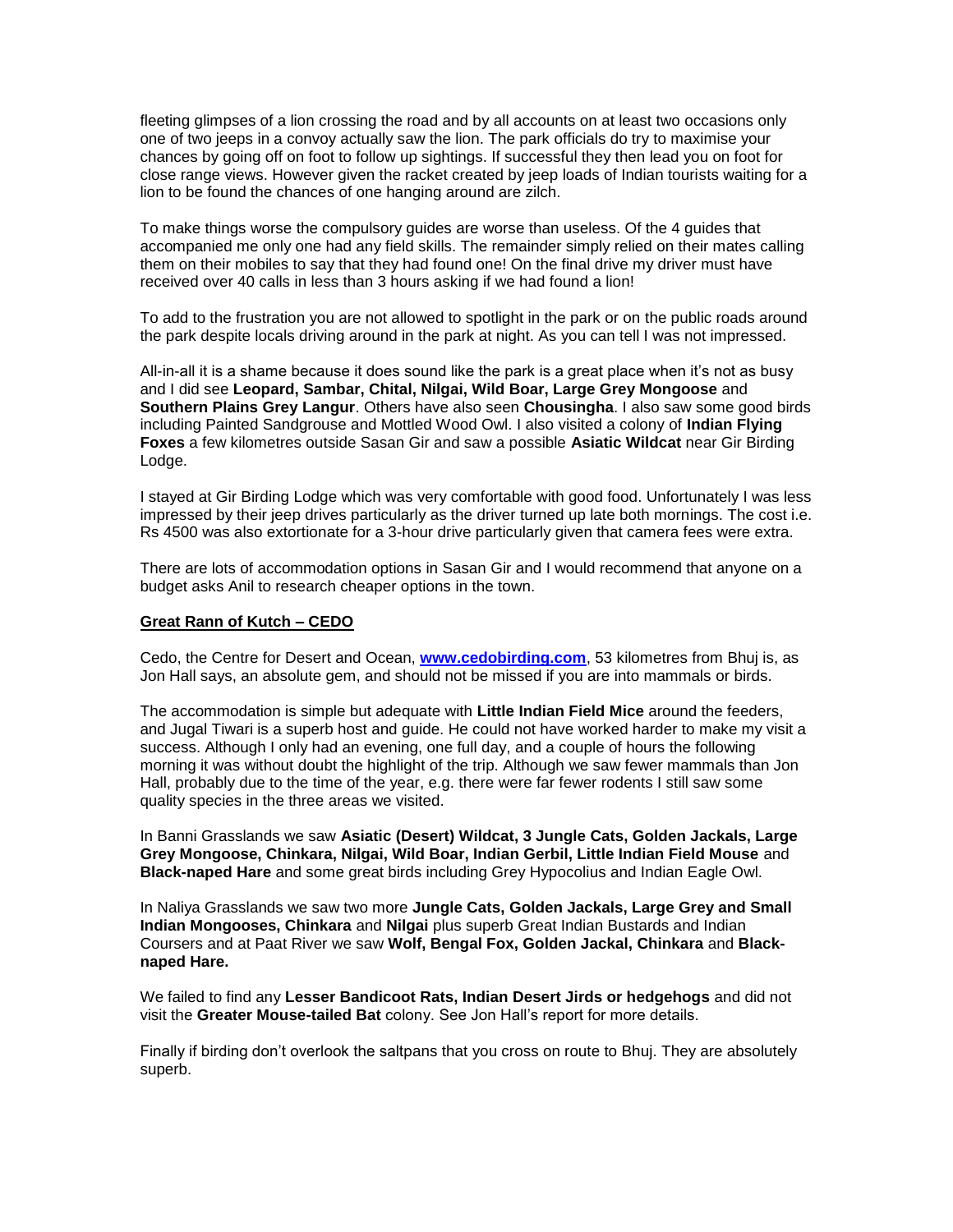# **Little Rann of Kutch – Dasada**

Like Jon Hall I found Rann Riders frustrating. Although the accommodations are fine with **Fivestriped Palm Squirrels** around the chalets I found them pretty inflexible and the guides were poor.

Having been promised an extended night drive to look for **Wolves** and **Striped Hyaena** I ended up with a 30-minute drive for Sykes' Nightjar and **Black-naped Hare**. Not what I was really after.

The drive out to look for **Asiatic Wild Ass (Khur)** and Macqueen's Bustard produced both target species but the guide who also joined me the following morning for the visit to the sanctuary only knew the headline species and misidentified most other things. On the second morning he never even left the vehicle despite the fact that I spent nearly 3-hours birding the excellent wetlands.

**Asiatic Wild Ass (Khur)s** and Macqueen's Bustards are easy to see and if these are your sole targets I would suggest a flying visit on route from Bhuj to Ahmedabad. There is really no need to overnight here unless you are desperate for Sykes' Nightjar.

## **Ahmedabad**

With a final afternoon and evening to kill in Ahmedabad we visited an **Egyptian Tomb Bat** colony in some step wells and also visited an **Indian Flying Fox** colony opposite Hotel Accolade where I spent the evening.

I would recommend finding an alternative hotel to Hotel Accolade which was exceptionally noisy with a neighbouring nightclub blasting loud music from 6.30 pm.

# **References**

- Birds **[Field Guide to the Birds of Northern India](http://www.nhbs.com/catalogue/display/t=124593)** Richard Grimmett and Tim Inskipp
- Mammals **[A Field Guide to Indian Mammals](http://www.nhbs.com/catalogue/display/t=145900)** Vivek Menon
- For mammals use the link above to Jon Hall's report.
- The following birding reports are all available on line at **[www.eurobirding.com](http://www.eurobirding.com/)**
	- 1. South India & Gujurat Feb 2007 Uffe Gjøl Sørensen
	- 2. Gujurat Feb 2007 Bill Harvey & Sumit Sen
	- 3. Gujurat India Jan 2007 David Stanton
	- 4. Gujurat & Corbett Jan 2006 Joergen Bech & Jette Lyager
	- 5. Rajasthan & Gujurat (Western India) Feb 2005 Uffe Gjøl Sørensen & Lene Smith
	- 6. Gujurat Nov 2004 Mike Prince

## **Itinerary**

**20th December** – After arriving at Heathrow for an 0845 departure we finally got into the air just after 1300 after several false starts. Not the most auspicious start to the trip.

**21st December** – Arrived in Ahmedabad 3 hours behind schedule and quickly met up with Anil Bhagia and Bharwani Singh before heading south to Velavadar. Arrived at Velavadar shortly after 9 am and spent morning in the grasslands near the visitor centre before visiting the grasslands and lake on the opposite side of the road. A brief visit to an occupied hyaena den proved fruitless and we decided to return towards dusk but large numbers of **Blackbuck** and **Nilgai** were seen and two groups of **Wild Boar** and good numbers of waterbirds including Dalmatian Pelican were seen around the lake.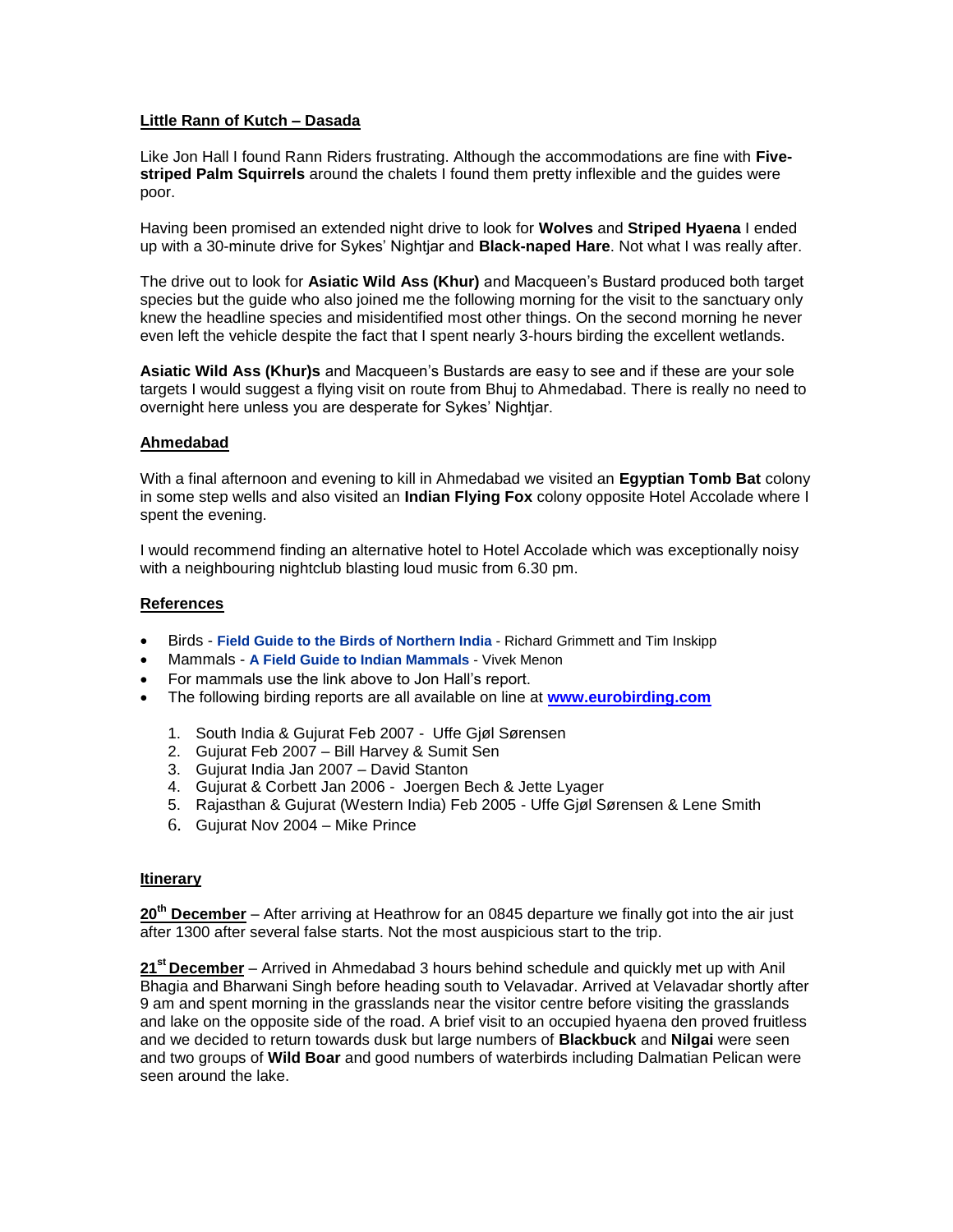

After a break for lunch we returned to the reserve seeing the same species as during the morning including another group of **Wild Boar** and as dusk approached large numbers of Montagu's Harriers started to appear along with the odd Pallid and Marsh Harrier. Returning to the hyaena den we were delighted when a **Striped Hyaena** appeared and lay down in the entrance to the den seemingly unconcerned at our presence nearby. After a while it stood up and walked off only to lie down again a few metres from the den.



Leaving the reserve we headed back towards the hotel in Bhavnagar. Finding ourselves delayed by a slow-moving bus we stopped and set up the spotlights and within minutes found a **Jungle Cat** 30 metres or so from the road. An excellent end to the first day in Gujurat.

**22 nd December** – a late start today as we left the hotel at 0730 for the long drive to Sasan Gir. The journey was relatively uneventful with a couple of **Five-striped Palm Squirrels**, three **Large Grey Mongooses** and a group of 14 **Blackbuck** the only mammals seen. A brief riverside birding stop produced a variety of birds including Black Ibis.

Arriving at Gir Birding Lodge around midday it was frustrating to find that we would not be able to do any spotlighting during my stay there despite previous assurances to the contrary. A quick walk around the lodge produced little of note so we spent the early afternoon resting ahead of the first game drive.

Leaving the lodge at 1530 we quickly set out towards an area where two lions had been seen in the morning but it very quickly became evident that it was going to be a frustrating time in the park as wherever a lion had been sighted was quickly overrun with noisy jeeps. Needless to say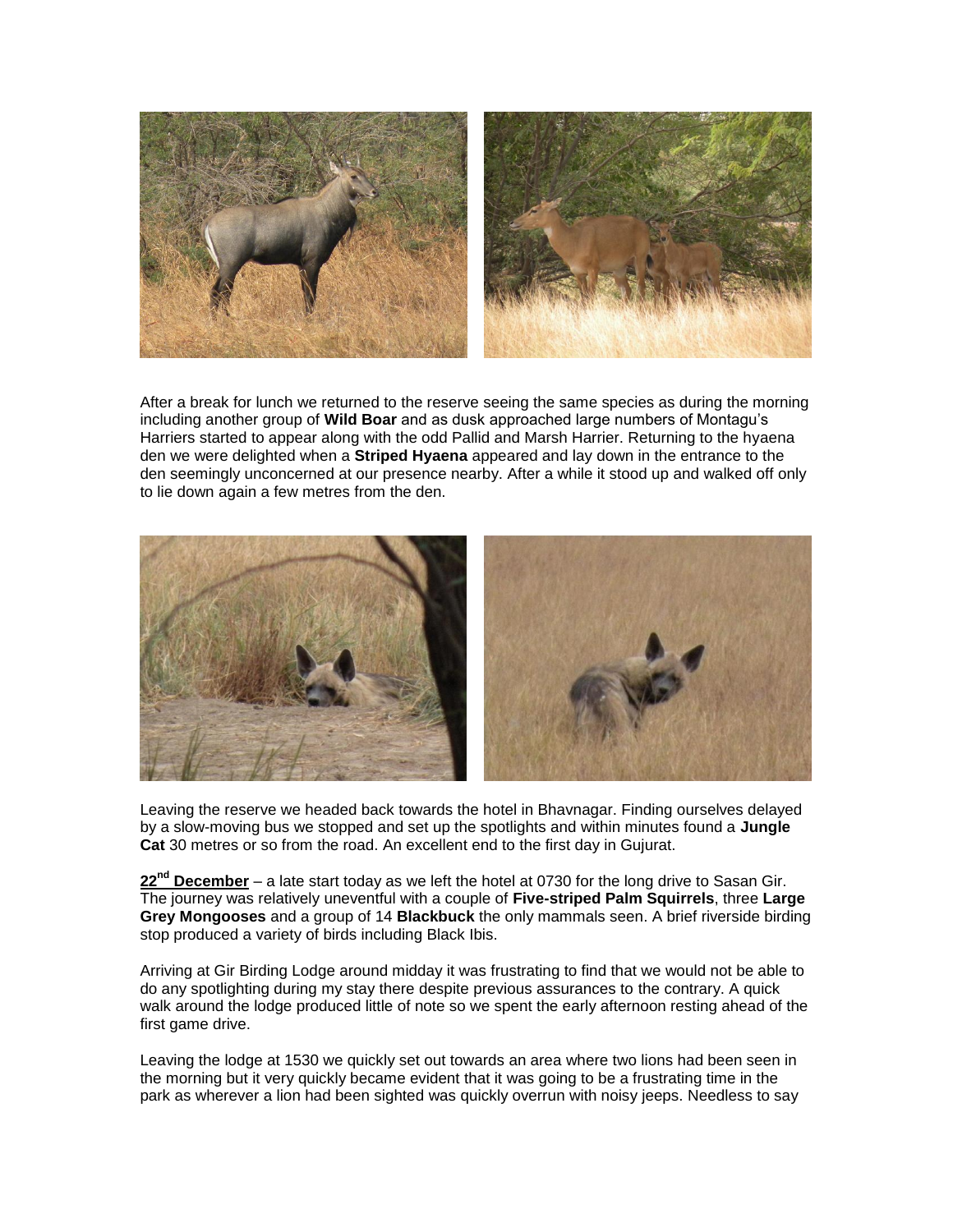we did not see the lions and the afternoon only produced **Southern Plains Grey Langur, Chittal, Sambar, Nilgai** and **Wild Boar.**

Returning to the lodge a small cat that appeared as we waited for dinner appeared to be either an **Asiatic Wildcat** or more likely a hybrid with a domestic cat.

**23rd December** – an inauspicious start to the day with the driver arriving 15 minutes late and a line of jeeps ahead of us at the entrance gate. Fortunately the guide suggested using a difference entrance and after passing a local vehicle on the park roads we entered an area of the park initially free of other jeeps. **Chital, Sambar, Nilgai** and **Wild Boar** were all seen again and after half an hour a superb male **Leopard** crossed the road and briefly sat watching us from 50 metres away before sloping off into cover. A distinct improvement on yesterday.

Unfortunately shortly afterwards we were back in 'jeep central' with lots of jeeps and no sign of the hoped-for lions. Birding provided some compensation however with two Mottled Wood Owls, a Collared Scops Owl, two Forest Owlets and three Painted Sandgrouse the highlights.

We returned to the lodge shortly after 1000, an hour earlier than really necessary, slightly more satisfied than yesterday. Keen not to waste 5 hours until the next game drive Bharwani drove me a few kilometres out of Sasan Gir to a nice colony of **Indian Flying Foxes** which provided excellent photographic opportunities.

Surprise surprise we were again late for the game drive and quickly headed off to an area where a lion had been seen in the morning only to find that it had been seen again 15 minutes before our arrival only to quickly disappear. Had we left the lodge on time we might have seen it. The rest of the drive was frustrating with the same species as yesterday i.e. **Southern Plains Grey Langur, Chittal, Sambar, Nilgai** and **Wild Boar** although River Terns on the reservoir were a lifer.

We returned to the lodge where I quickly arranged an extra game drive for the following morning at the rip-off rate of over USD100 plus camera fees!

**24th December** – another morning, another late arrival by the driver, this time 25 minutes late and yet again there was a queue of jeeps at the gate so we headed back out to the same entrance as yesterday. All-in-all a very disappointing morning much of it spent pointlessly chasing after a lioness seen by another jeep. It had disappeared immediately and there was no chance of it reappearing although we did hear a male roaring briefly nearby. We returned to the lodge frustrated and were quickly back out on the road on the long drive to Cedo in the Great Rann of Kutch eventually arriving shortly before it got dark.

After a brief break it was out for a spotlighting session in Banni Grasslands with Jugal. The grasslands themselves initially proved relatively disappointing although we did eventually see **Nilgai, Wild Boar, Indian Gerbil, Little Indian Field Mouse, Black-naped Hare** and **Golden Jackal.**

The drive back towards Cedo was excellent however with great views of two **Jungle Cats** the highlight.

**25th December** – quite probably the best Christmas Day I have ever had started with a dawn drive out towards Banni Grasslands **Chinkara** and **Wild Boar** being the first mammals of the day.

Birding took central stage for a short while with Grey Hypocolius at the roost the perfect start to the day with White-eared Bulbul another lifer. Moving on towards a rocky outcrop we quickly found Variable and Red-tailed Wheatears and some obliging Chestnut-bellied Sandgrouse before having superb views of an excellent Indian Eagle Owl.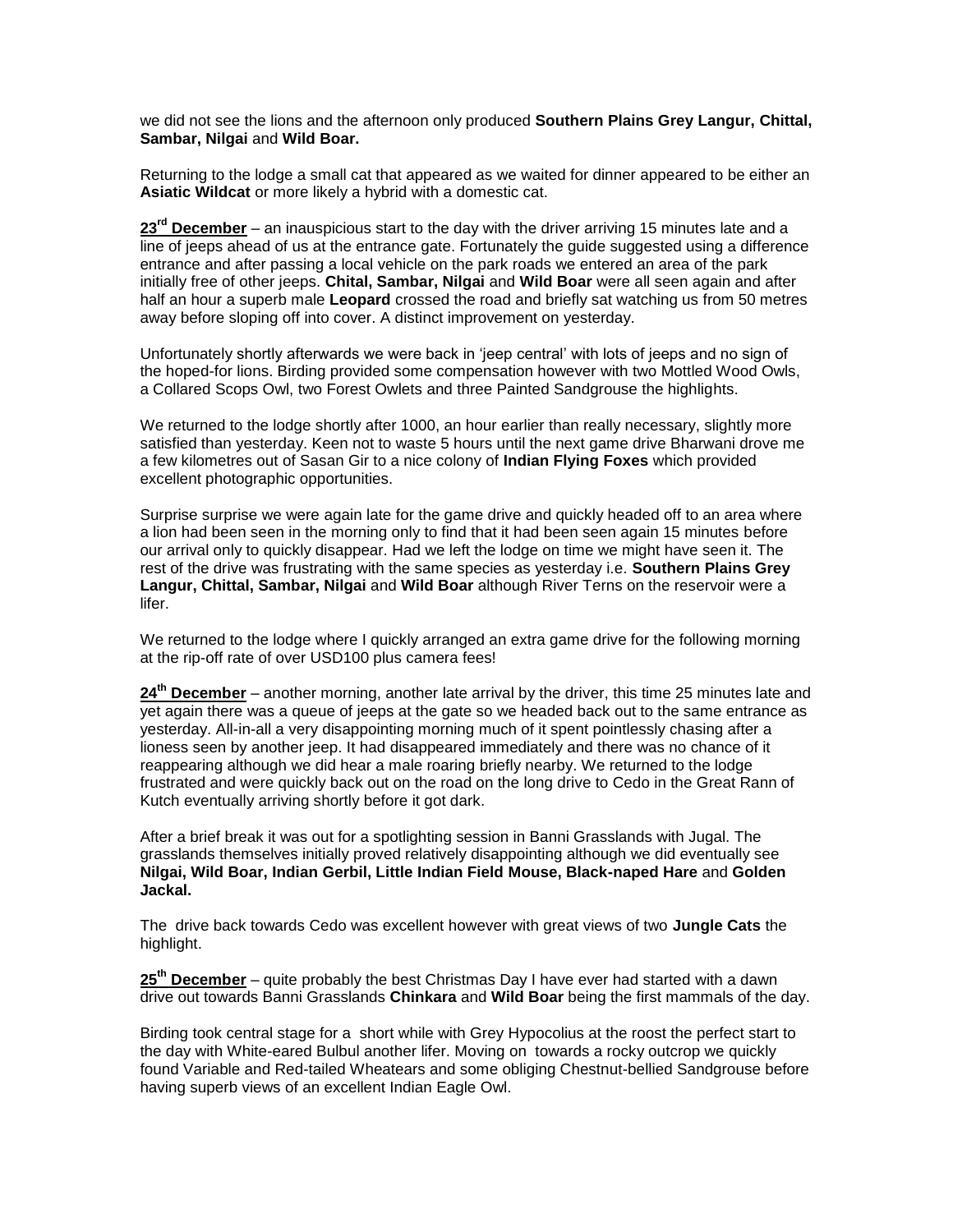Back to the mammals we quickly found several **Golden Jackals** and then found an absolutely exquisite **Asiatic (Desert) Wildcat** sunbathing outside its burrow. An unexpected bonus and an absolute stunner. Heading back towards Cedo a **Large Grey Mongoose** played hide-and-seek with us and shortly afterwards a **Jungle Cat** was watching staring intently at two Rosy Starlings. A great morning.

After lunch back at Cedo we were quickly back out in the field heading off towards Naliya Grasslands seeing a superb roadside **Jungle Cat**, another **Large Grey Mongoose,** several **Small Indian Mongooses, Golden Jackal** and **Chinkara**. Birds then took over again with several superb Indian Coursers then three fabulous Great Indian Bustards. Black Vulture and some more obliging Chestnut-bellied Sandgrouse made up the supporting cast. Could the day get any better? Yes!

Leaving Naliya we headed off towards Paat River and were soon enjoying even better views of another roadside **Jungle Cat**, a real performer after appropriately an initial game of cat-andmouse.



We arrived at Paat River an hour or so before dark and positioned ourselves in a position where we had nice views over a wide area. Half an hour later on cue we heard the first of three **Wolves** howling and shortly afterwards one appeared albeit distantly and gave scope views. Unfortunately it disappeared all too quickly.

Returning to the vehicle we started spotlighting and quickly found the only **Bengal Fox** of the trip along with another **Golden Jacka**l, several **Chinkara** and several **Black-naped Hares.**

Well satisfied we headed back to Cedo where a **Little Indian Field Mouse** in the feeders was the final mammal of the day. All-in-all one fabulous day and more than ample compensation for the disappointing time in Gir.

**26th December** – After the excitement of the day before Boxing Day was bound to be a bit of an anti-climax and so it proved to be. An early morning attempt for **Indian Desert Jird** was thwarted by unusually cold conditions and we were soon heading back south towards Dasada. A stop at saltpans in the Greater Rann or Kutch produced an excellent variety of shorebirds but little of note and we quickly continued on our way arriving at Rann Riders shortly after lunch. After a walk around the grounds with several **Five-striped Palm Squirrels** for company we were soon out on a jeep heading out into the Kutch to look for **Asiatic Wild Ass (Khur)**. We soon found our first of over 100 and had excellent close range views. The only other mammals were a handful of **Nilgai,**  a search for the desert form of Red Fox proving fruitless. We did however find no fewer than six Macqueen's Bustards and two Short-eared Owls before returning to the lodge.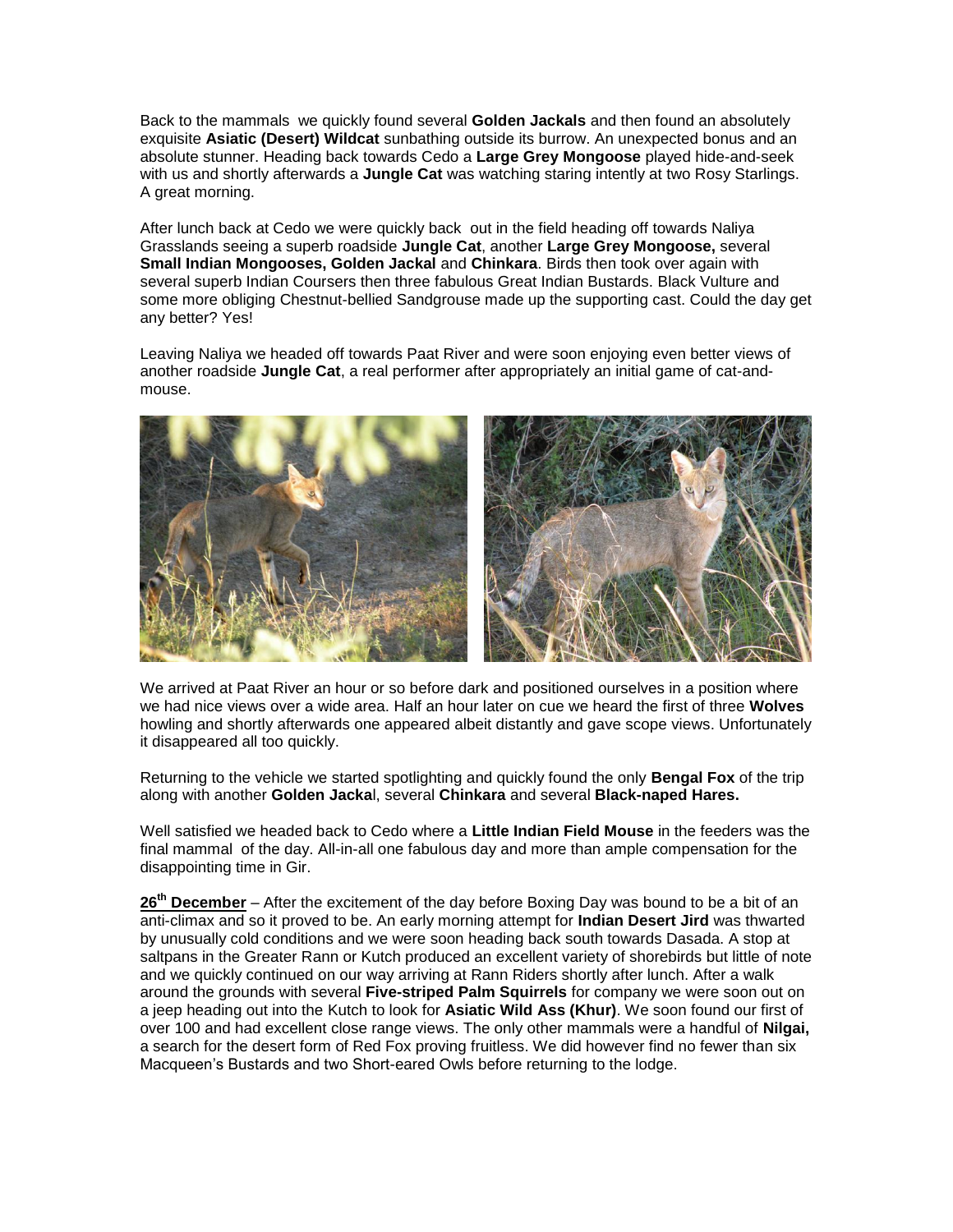

Annoyingly having been promised a long night drive to look for wolves and hyaenas on my arrival the night drive ended up being a 30 minute drive to look (successfully) for Sykes's Nightjar, the only mammals seen being two **Black-naped Hares**. As Jon Hall had found previously Rann Riders are simply not prepared to make any effort to spotlight for mammals.

**27th December –** an early departure to the Wild Ass Sanctuary produced no Asiatic Wild Asses (Khurs) and in fact no mammals at all. However the birding around the massive lake was superb with a good variety of passerines and non-passerines including notably White-tailed Lapwing, Paddyfield, Moustached and Blyth's Reed Warblers, Bluethroat and Rosy Starling.

We returned to Rann Riders for a shower before heading south towards Ahmedabad, a handful of **Nilgai** and Indian Roller being the only species of note on the journey.

After a brief stop at the offices of North-West Safaris another brief stop produced several **Egyptian Tomb Bats** in the step wells before we headed foe the Hotel Accolade complete with a colony of **Indian Flying Foxes** in the park opposite.

The hotel itself proved to by unbelievably noisy with a neighbouring nightclub blasting headsplitting music from 1830 onwards and it was with some relief when Bharwani turned up to drive me to the airport.

**28th December –** departed the hotel shortly after midnight and after joining several queues in Ahmedabad airport the flight left on schedule for the long flight home via Mumbai.

#### **Mammal checklist**

| <b>Southern Plains Grey Langur</b><br><b>Sambar</b> | Seen on 3 of the 4 game drives in Gir, 2, 2 and 3 seen<br>Seen on all 4 game drives in Gir, 3, 3, 9 and 5 including one<br>young one                              |
|-----------------------------------------------------|-------------------------------------------------------------------------------------------------------------------------------------------------------------------|
| <b>Chital</b>                                       | Common Gir                                                                                                                                                        |
| <b>Nilgai</b>                                       | Common (50+) Velavadar, a total of 6 seen on 3 game<br>drives in Gir, two on Banni Grassland night drive, 5 Naliya<br>Grasslands, 6+ Dasada & 7+ Dasada-Ahmedabad |
| <b>Blackbuck</b>                                    | 100s Velavadar including a bachelor group of 50+ & some<br>sparring between males. 14 on route from Bhavnagar-Gir<br>c.35 kms from Junagadh                       |
| Chinkara                                            | Surprisingly scarce, two Banni Grasslands, three Naliya<br>Grasslands & three Paat River                                                                          |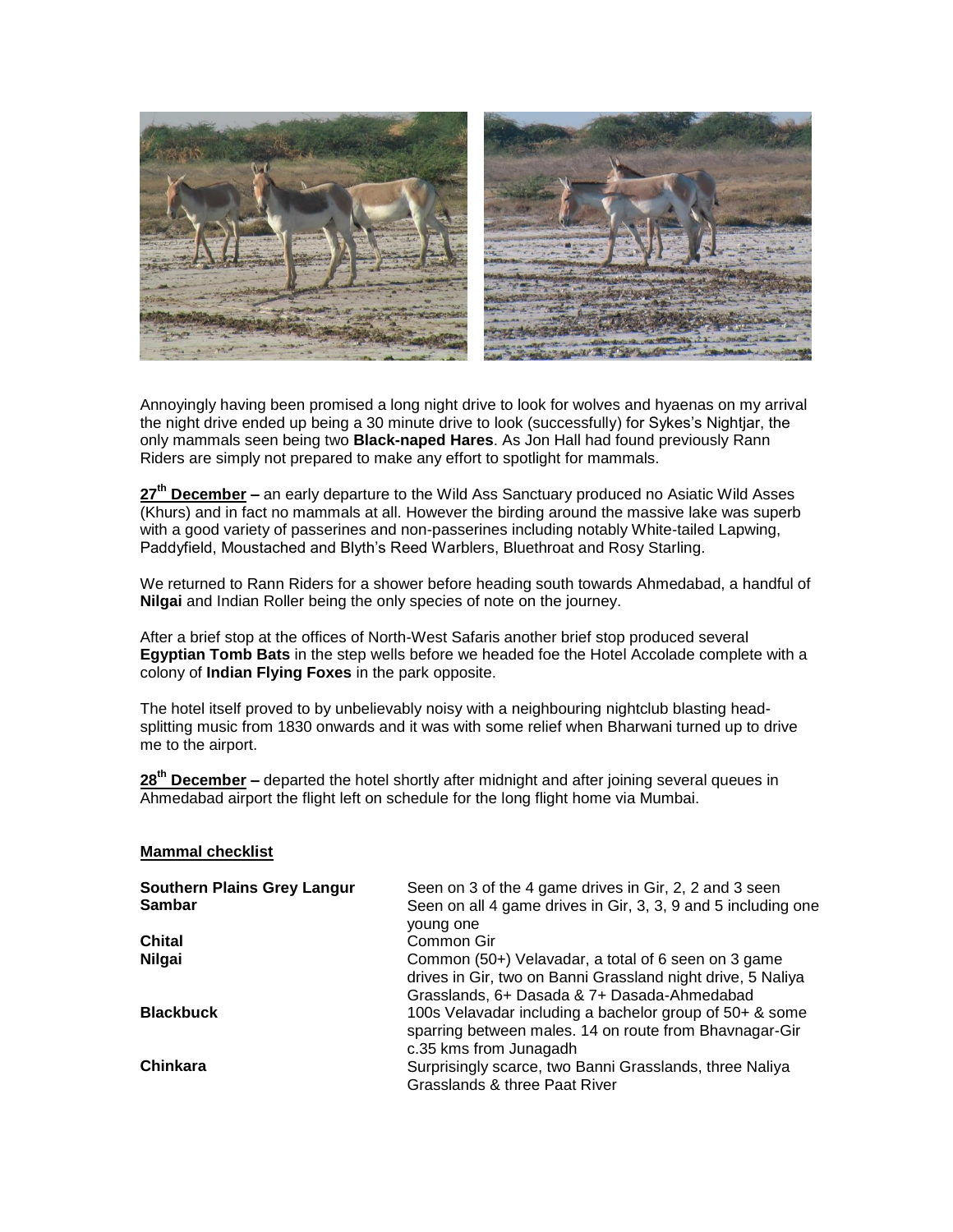| <b>Wild Boar</b>                                | Velavadar - 3 groups totaling 16 animals. Gir seen on all 4<br>drives at least 37 animals including a group of at least 15.<br>Banni Grasslands, two on the night drive and one the<br>following morning.                                                                                 |
|-------------------------------------------------|-------------------------------------------------------------------------------------------------------------------------------------------------------------------------------------------------------------------------------------------------------------------------------------------|
| <b>Asiatic Wild Ass (Khur)</b><br>Golden Jackal | c.100 Dasada on the saltpans.<br>Banni Grasslands, one on night drive and four the following<br>morning. Singles Naliya Grasslands & Paat River                                                                                                                                           |
| Wolf                                            | One Paat River with at least 2 others howling                                                                                                                                                                                                                                             |
| <b>Striped Hyaena</b>                           | Superb views of an adult at a den in Velavadar                                                                                                                                                                                                                                            |
| <b>Bengal Fox</b>                               | One Paat River                                                                                                                                                                                                                                                                            |
| 'Asiatic' Lion                                  | One heard and tracks found in Gir but none actually seen.<br><b>Extremely frustrating</b>                                                                                                                                                                                                 |
| Leopard                                         | A large male seen at close range for a couple of minutes on<br>the second drive at Gir.                                                                                                                                                                                                   |
| <b>Jungle Cat</b>                               | One spotlighted on route from Velavadar to Bhavnagar, two<br>spotlighted between Banni Grasslands & Cedo, one stalking<br>Rosy Starlings at midday in Banni Grasslands and two<br>singles at close range at the edge of the road in Naliya<br>Grasslands again in broad daylight. Superb. |
| <b>Asiatic (Desert) Wildcat</b>                 | A superb unexpected bonus, an adult basking near its<br>$\bullet$<br>den in the Banni Grasslands. A beautiful cat so different<br>to Eurasian & African Wildcats and surely deserving<br>specific status.<br>Another cat seen at night on the edge of Gir Forest was<br>$\bullet$         |
| <b>Large Grey Mongoose</b>                      | either another Wildcat or a hybrid with a domestic cat.<br>Three Bhavnagar-Gir, one Gir, one Banni Grasslands & one<br>Naliya Grasslands                                                                                                                                                  |
| <b>Small Indian Mongoose</b>                    | Four Naliya Grasslands                                                                                                                                                                                                                                                                    |
| <b>Black-naped Hare</b>                         | Seven Banni Grasslands night drive, six Paat River & two<br><b>Rann Riders</b>                                                                                                                                                                                                            |
| <b>Five-striped Palm Squirrel</b>               | Two Bhavnagar-Gir & 5+ Rann Riders                                                                                                                                                                                                                                                        |
| <b>Indian Gerbil</b>                            | Single Banni Grasslands night drive                                                                                                                                                                                                                                                       |
| <b>Indian Desert Jird</b>                       | Colony visited near Cedo but not seen in slightly cool<br>conditions                                                                                                                                                                                                                      |
| <b>Little Indian Field Mouse</b>                | Singles on Banni Grasslands & Paat River night drives. 1+<br>in feeders at Cedo                                                                                                                                                                                                           |
| <b>Indian Flying Fox</b>                        | 100s at colony near Gir & smaller numbers in colony<br>opposite Hotel Accolade in Ahmedabad                                                                                                                                                                                               |
| <b>Egyptian Tomb Bat</b>                        | 10+ in step wells at Ahmedabad                                                                                                                                                                                                                                                            |

# **Bird checklist**

This was primarily a mammal trip so the number of species seen is quite low. Nevertheless a good variety of species were seen with a lot of quality.

GRKS = Greater Rann of Kutch Saltpans

| <b>Great Crested Grebe</b> | <b>Wild Ass Sanctuary</b>                       |
|----------------------------|-------------------------------------------------|
| <b>Little Grebe</b>        | Velavadar, Naliya Grassslands, Dasada, Wild Ass |
|                            | Sanctuary                                       |
| <b>Great White Pelican</b> | <b>GRKS &amp; Wild Ass Sanctuary</b>            |
| <b>Dalmatian Pelican</b>   | Velavadar                                       |
| <b>Spot-billed Pelican</b> | Velavadar & Wild Ass Sanctuary                  |
| <b>Indian Cormorant</b>    | Velavadar & Wild Ass Sanctuary                  |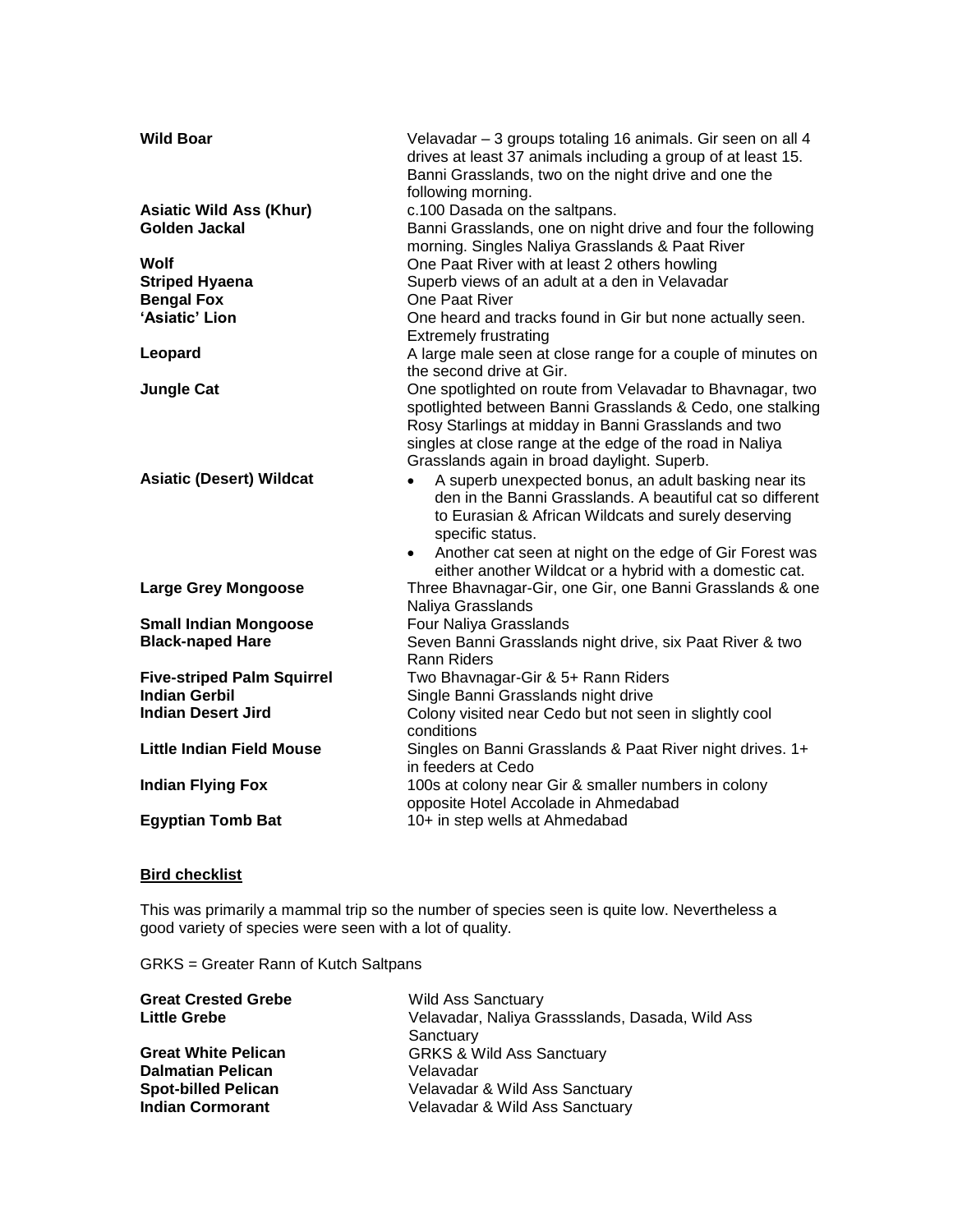**Little Cormorant** Gir Forest & Dasada **Grey Heron** Widespread **Black-crowned Night Heron** Paat River **Indian Pond Heron** Widespread **Western Reef Egret** Velavadar & GRKS **Great Egret** Widespread **Cattle Egret** Widespread **Woolly-necked Stork** Velavadar & Gir **White Stork** Velavadar **Black Ibis** Velavadar **Glossy Ibis** Wild Ass Sanctuary **Greylag Goose** Wild Ass Sanctuary **Ruddy Shelduck** Wild Ass Sanctuary **Northern Pintail Markt Common Teal Common Teal Common Common Common Velavadar. Naliva G**<br> **Common Teal Markt Common Teal Common Teal Common Teal Common Teal Common Common Common Common Common Common Commo Spot-billed Duck** Dasada **Eurasian Wigeon** Wild Ass Sanctuary **Garganey** Wild Ass Sanctuary **Common Pochard** Wild Ass Sanctuary **Black-shouldered Kite** Widespread **Oriental Honey Buzzard Gir** Long-legged Buzzard **Banni & Naliya Grasslands Changeable Hawk-Eagle Gir Greater Spotted Eagle** Wild Ass Sanctuary **Lesser (Indian) Spotted Eagle** Velavadar (1) **Black Eagle** Gir **Cinereous Vulture Naliya Grasslands Egyptian Vulture** Gir & Dasada-Ahmadebad **Pallid Harrier** Velavadar & Paat River **Montagu's Harrier Velavadar & Dasada Short-toed Snake Eagle Gir Crested Serpent Eagle Gir** Kestrel Widespread **Jungle Bush Quail** Two covies Gir **White-breasted Waterhen Gir Purple Swamphen** Wild Ass Sanctuary

**Purple Heron Contract Contract Contract Velavadar & Wild Ass Sanctuary Intermediate Egret** Velavadar & Wild Ass Sanctuary **Little Egret** Velavadar, GRKS & Wild Ass Sanctuary **Painted Stork** Velavadar, GRKS & Wild Ass Sanctuary **Eurasian Spoonbill** Velavadar, GRKS & Wild Ass Sanctuary **Greater Flamingo** Velavadar, GRKS & Wild Ass Sanctuary Velavadar, Naliya Grasslands & Wild Ass Sanctuary **Gadwall** Velavadar, Dasada & Wild Ass Sanctuary **Northern Shoveler** Velavadar, Naliya Grasslands & Wild Ass Sanctuary **Black Kite** Ahmedabad, GRKS & Dasada-Ahmedabad **Shikra** Gir, Banni Grasslands & south of Dasada **Steppe Eagle** Banni Grasslands & Paat River **Eurasian Marsh Harrier** Velavadar & Wild Ass Sanctuary **Painted Francolin** Velavadar, Bhavnagar-Gir & Gir **Grey Francolin** Banni & Naliya Grasslands & Wild Ass Sanctuary **Indian Peafowl Gir, Naliya Grasslands & Dasada Common Crane** Velavadar (100s), Banni & Naliya Grasslands, Paat River & Wild Ass Sanctuary **Common Coot** Velavadar, Bhavnagar-Gir & Wild Ass Sanctuary **Indian Bustard** Naliya Grasslands (3) **Macqueen's Bustard Dasada (6)**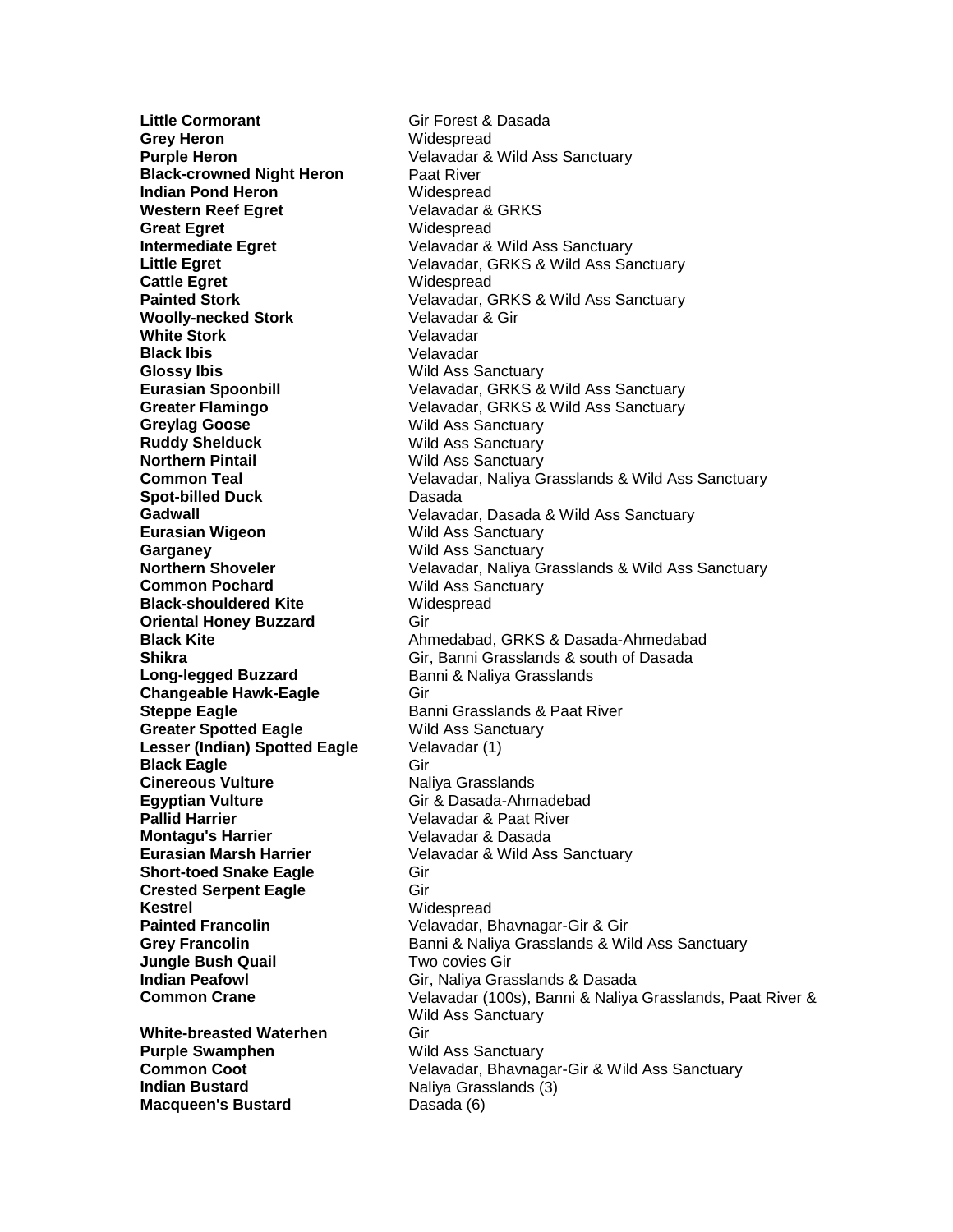**Eurasian Oystercatcher Velavadar Black-winged Stilt** Widespread **Eurasian Thick-knee** Banni Grasslands **Indian Courser** Naliya Grasslands (6+) **White-tailed Lapwing** Wild Ass Sanctuary (3+) **Red-wattled Lapwing Midespread Widespread Little Ringed Plover** Velavadar **Kentish Plover** GRKS & Wild Ass Sanctuary<br>
Lesser Sand Plover Games Wild Ass Sanctuary **Spotted Redshank** GRKS & Wild Ass Sanctuary **Common Redshank GRKS & Wild Ass Sanctuary Common Greenshank Velavadar Common Sandpiper** Velavadar & Bhavnagar-Gir **Common Snipe** Wild Ass Sanctuary **Dunlin** GRKS **Curlew-Sandpiper GRKS Slender-billed Gull** GRKS & Wild Ass Sanctuary **Whiskered Tern** Velavadar **Gull-billed Tern** Velavadar **River Tern** Gir (3+) **Painted Sandgrouse** Gir (3) **Rock Pigeon** Widespread **Eurasian Collared Dove** Widespread **Red Collared Dove** Banni Grasslands **Laughing Dove** Widespread **Rose-ringed Parakeet** Bhavnagar-Gir & Gir **Plum-headed Parakeet** Gir **Greater Coucal** Bhavnagar-Gir & Gir **Collared Scops Owl** Gir (2)<br>**Eurasian (Indian) Eagle Owl** Banni Grasslands (1) **Eurasian (Indian) Eagle Owl Spotted Owlet** Gir (2) **Mottled Wood Owl** Gir (2) **Short-eared Owl** Dasada (2) **Syke's Nightjar** Rann Riders (2) **White-breasted Kingfisher** Widespread **Little Green Bee-eater** Widespread **Indian Roller Dasada-Ahmedabad Coppersmith Barbet** Bhavnagar-Gir **Rufous-tailed Lark** Velavadar

**Dusky Crag Martin** Gir (common)

**Pied Avocet** Velavadar, GRKS & Wild Ass Sanctuary **Wild Ass Sanctuary Eurasian Curlew Curlew** Velavadar & Wild Ass Sanctuary **Black-tailed Godwit** Velavadar, GRKS & Wild Ass Sanctuary **Marsh Sandpiper** Velavadar & Wild Ass Sanctuary **Wood Sandpiper** Velavadar & Wild Ass Sanctuary **Little Stint** Velavadar & Wild Ass Sanctuary Velavadar & Wild Ass Sanctuary **Ruff** Velavadar, GRKS & Wild Ass Sanctuary **Chestnut-bellied Sandgrouse** Banni & Naliya Grasslands, Paat River, Dasada & Wild Ass Sanctuary **Common Kingfisher** Velavadar, Gir, Dasada & Wild Ass Sanctuary **Common Hoopoe** Bhavnagar-Gir, Banni Grasslands & Wild Ass Sanctuary **Crested Lark** Velavadar, Banni Grasslands & Wild Ass Sanctuary **Greater Short -toed Lark** Velavadar, Banni & Naliya Grasslands & Wild Ass **Sanctuary Sand Martin** Wild Ass Sanctuary